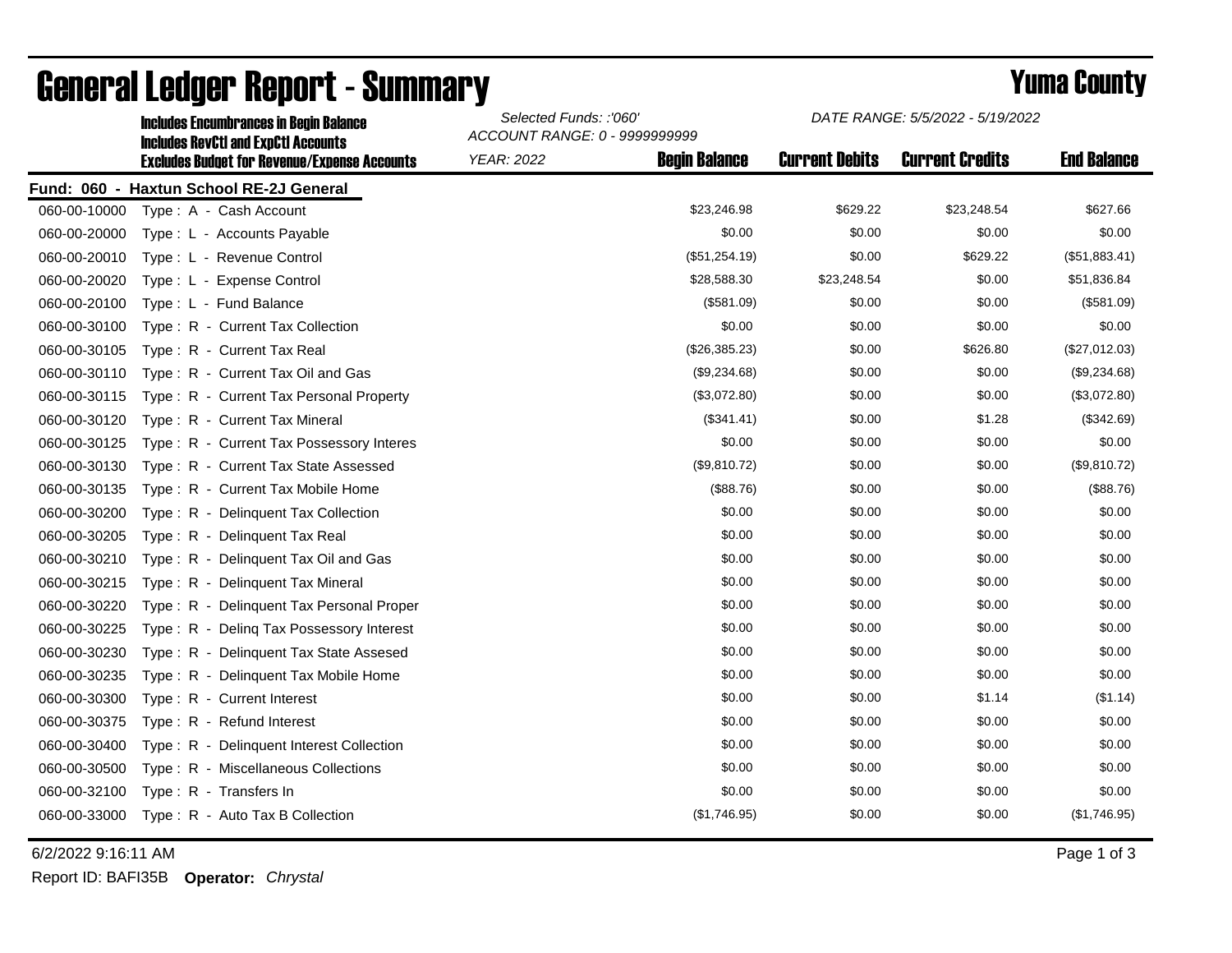|              | <b>Includes Encumbrances in Begin Balance</b><br><b>Includes RevCtI and ExpCtI Accounts</b><br>Excludes Budget for Revenue/Expense Accounts |                                         |                                         | Selected Funds: :'060'<br>ACCOUNT RANGE: 0 - 9999999999 |                       | DATE RANGE: 5/5/2022 - 5/19/2022 |                                  |               |  |
|--------------|---------------------------------------------------------------------------------------------------------------------------------------------|-----------------------------------------|-----------------------------------------|---------------------------------------------------------|-----------------------|----------------------------------|----------------------------------|---------------|--|
|              |                                                                                                                                             |                                         | YEAR: 2022                              | <b>Begin Balance</b>                                    | <b>Current Debits</b> | <b>Current Credits</b>           | <b>End Balance</b>               |               |  |
|              |                                                                                                                                             | Fund: 060 - Haxtun School RE-2J General |                                         |                                                         |                       |                                  |                                  |               |  |
| 060-00-33100 |                                                                                                                                             | Type: $R -$ Auto Tax A & F Collection   |                                         |                                                         | (\$573.64)            | \$0.00                           | \$0.00                           | (\$573.64)    |  |
| 060-00-49100 |                                                                                                                                             | Type: X - Treasurer Fees                |                                         |                                                         | \$122.30              | \$1.56                           | \$0.00                           | \$123.86      |  |
| 060-00-49401 |                                                                                                                                             | Type: X - Transfer Out                  |                                         |                                                         | \$0.00                | \$0.00                           | \$0.00                           | \$0.00        |  |
| 060-00-49500 |                                                                                                                                             | Type: X - Checks Written / ACH Transfer |                                         |                                                         | \$28,466.00           | \$23,246.98                      | \$0.00                           | \$51,712.98   |  |
|              |                                                                                                                                             |                                         | Fund: 060 - Haxtun School RE-2J General | Totals :                                                | (\$22,665.89)         | \$47.126.30                      | \$24,506,98                      | (\$46.57)     |  |
|              |                                                                                                                                             | <b>Total Fund Revenues:</b>             | \$629.22                                | <b>Total Fund Expenses:</b>                             |                       | \$23,248.54                      | <b>Net Revenue Over Expense:</b> | (\$22,619.32) |  |

## General Ledger Report - Summary **Example 2018** Yuma County